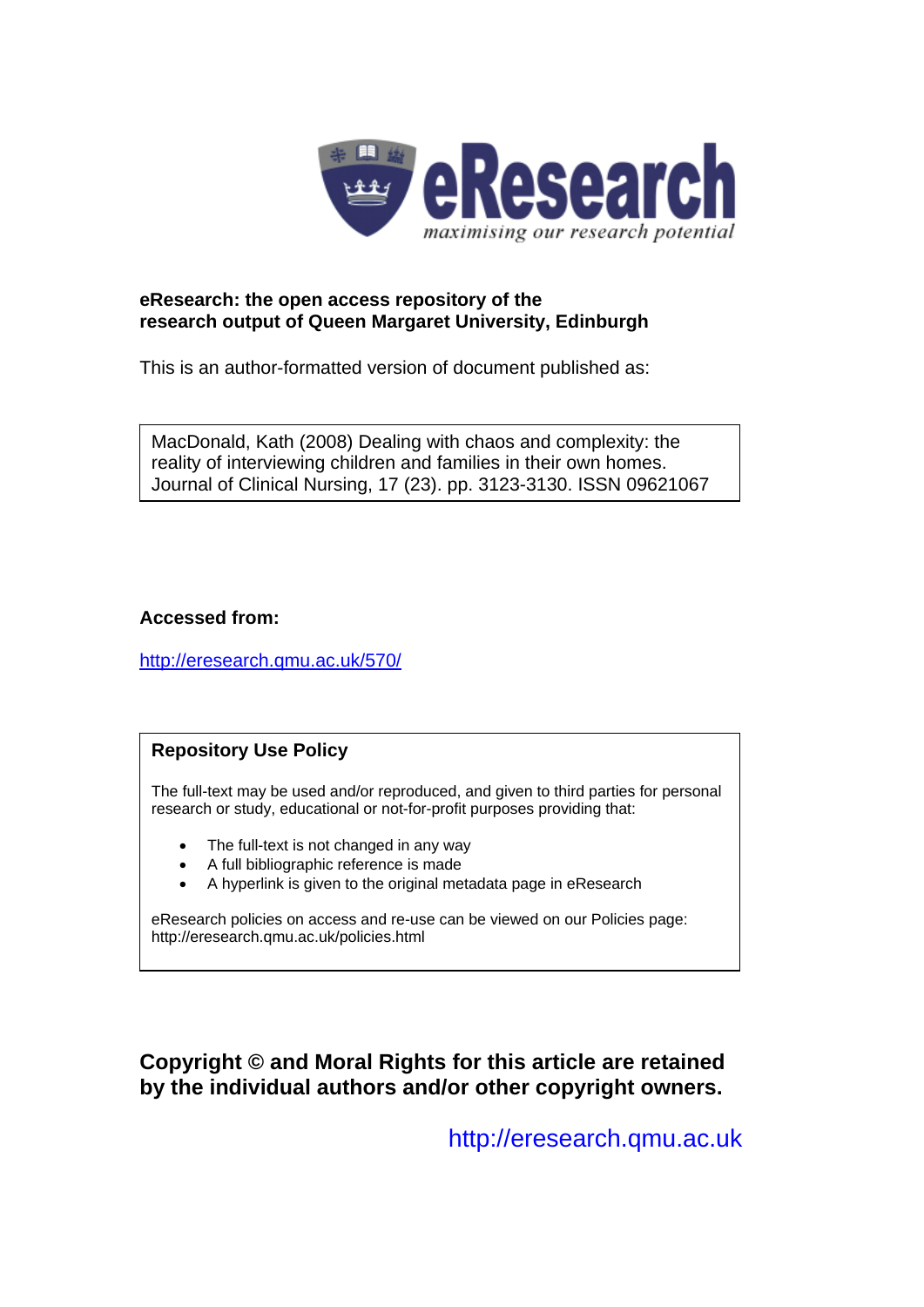**Dealing with chaos and complexity: The reality of interviewing parents and children in their own homes.** 

#### **Abstract**

Creating an environment which is conducive for meaningful conversation is essential for qualitative research. The setting in which data is collected is critical for the quality of information gained as participants are more likely to open up and communicate if they feel safe, comfortable and relaxed. Our recent experiences interviewing parents and their children with Cystic Fibrosis in their own homes, have led us to conclude however, that interviewing people in their own social setting is messy and competes with methodological purity. Limited attention or print space is paid to this issue as evidenced by a review of recent research papers e.g. "13 individual interviews were undertaken", (Badlan 2006), or at best: "carers were interviewed in their own homes", (Lowton 2002). Attention needs to be given to the challenges social researchers face when interviewing people 'out in the field' hence, we beg the question:

*How can we as researchers ensure methodological and ethical rigour in both conduct and process during an interview with individuals, when the baby's crying, the dog's barking, the courting couple are needing the sofa back and the front door bell is ringing?* 

We present two case studies of families with a child with a chronic illness, both of which highlight ethical dilemmas relevant to building a rapport, consent, confidentiality, issues of power and control, and authenticity of the data - all of which threatened the credibility and integrity of the research process. 236

### **Introduction**

Interviewing children and families from a qualitative perspective has until recent times been largely avoided. Reasons given for this are that children lack social competence because of underdeveloped capabilities to recall credible accounts of their experiences (Hill Laybourne and Borland (1996), Morrow & Richards (1996) *in woodgate).* Other reasons offered are that researchers feel uncomfortable and lacking in the skills and language needed to interview children (Harden et al 2000). Furthermore accessing children as research subjects means wading through many layers of gatekeepers ; Local authorities, teachers, parents, and once access is granted issues of privacy and protection of the child can be problematic (Mauthner (1997). According to Scott et al (1998) *in Harden* children in western cultures are viewed as a protected species and Harden et al (2000) contend that this view extends to researchers as well as predatory adults.

The purpose of this paper is to share some of the challenges we as neophyte researchers faced and the subsequent lessons we learned when interviewing children and parents in their homes. We contend that the theory around methodological procedures (i.e. what one reads in research papers) and the reality -(what actually happens when carrying out research with children and families can be very different). This is in keeping with Irwin's (2005) view that these issues -which we will go on to discuss- are seldom addressed in scholarly articles, rather;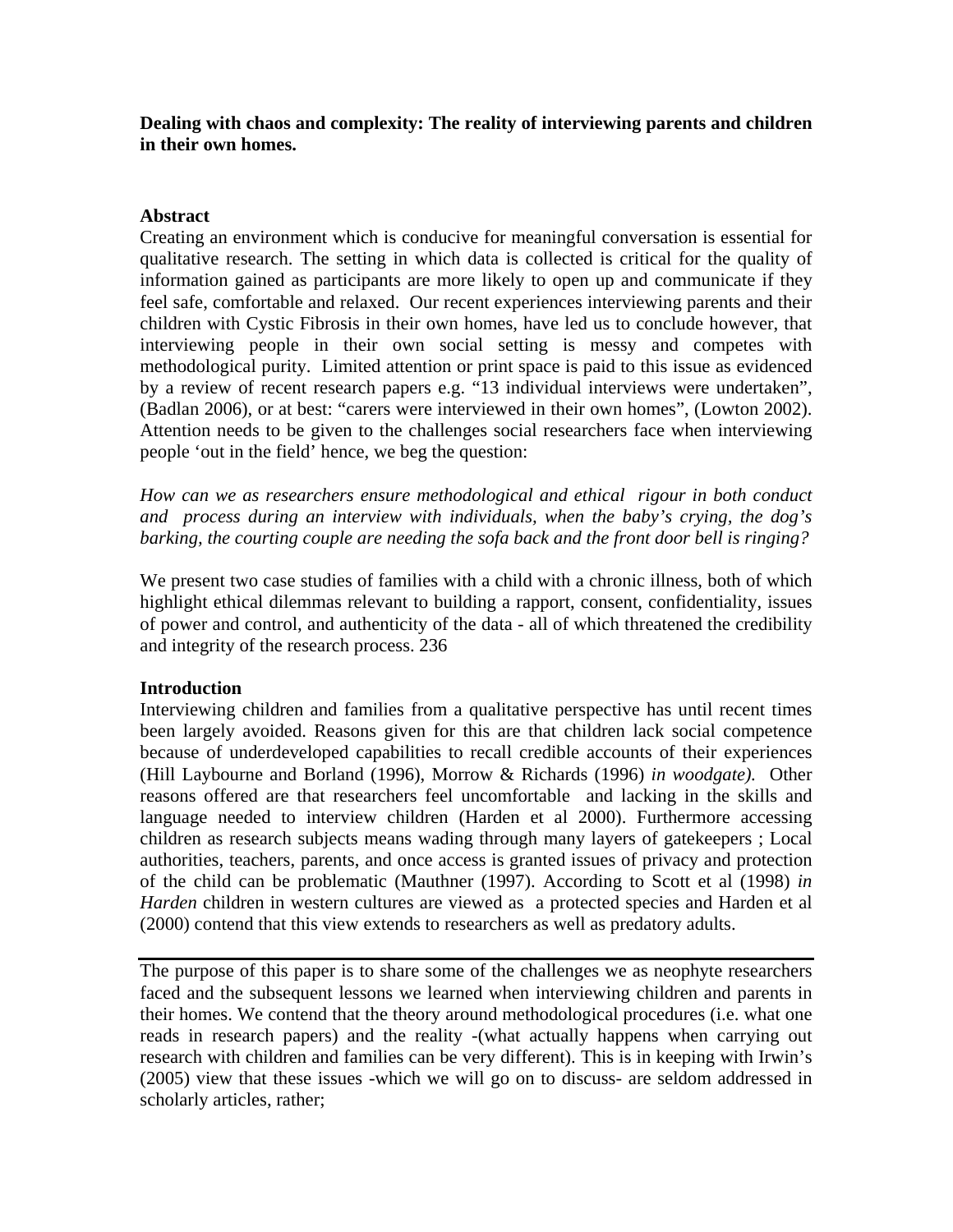"they are sanitised and hide the unique situations, dilemmas and practical sticking points involved in collecting data from children" (Irwin 2005, p822).

### **Background**

The research in question was an eighteen month qualitative study, which evaluated from four different perspectives the effects of befriending on young people with cystic fibrosis, (MacDonald & Goulbourne 2007).

We interviewed children and parents individually (or together) in their own homes, and in addition interviewed the befrienders via a focus group. Finally we undertook individual interviews with some other key personnel (play therapists, education liaison personnel) who worked closely with the young people.

Our expectations as researchers in terms of the process of collecting data, through question and answer technique in a calm quiet environment that was time limited for thirty minutes were very far from the reality of what happened in practice.

We were naïve, assuming that our collective experiences of working with children and families and undertaking qualitative research with adolescents and adults would be sufficient. How wrong we were, but we had nothing to draw on to challenge these assumptions in terms of theoretical know how from either experienced researchers in this field or accessible literature. Hence the reason for this discursive paper in which we give an in depth account of our experiences of interviewing children with their families in their own home.

We hope to raise awareness for other researchers as to the difficulties and challenges that arose for us illustrated through two typical case studies. These challenges included; multiple interruptions, building rapport, consent and confidentiality and power and control.

### **Case Study 1**

Joe is a nine year boy with cystic fibrosis. He is very active and described by his mum Jean as "a real live wire", he needs constant attention and can't sit still. He has a very limited concentration span and gets bored easily. He keeps well and has been hospitalised twice in the past year for courses of intravenous antibiotics.

He lives at home with his older brother and two parents. He and his brother fight constantly and jealousy and competitiveness are features of their relationship. They have a dog who barks each time the doorbell rings and the doorbell rings often! Dad works full time, mum is the principle carer and works part time 1 night per week in the local hospital. Caring is therefore her full time occupation.

Joe had his first befriender for three months,("it just sort of fizzled out") and now has Jake who's been his befriender for about three months.

Joe and his mum were interviewed twice in their own home, one year apart.

During the second interview with Joe and his mum, there was a half hour period of constant interruptions. After the first few minutes Joe's dad entered the room and joined in the discussion while at the same time having a separate conversation with Joe. Thereafter Joe's brother entered the room and began asking questions about why I was there and what I was doing. The doorbell rang at least three times in quick succession and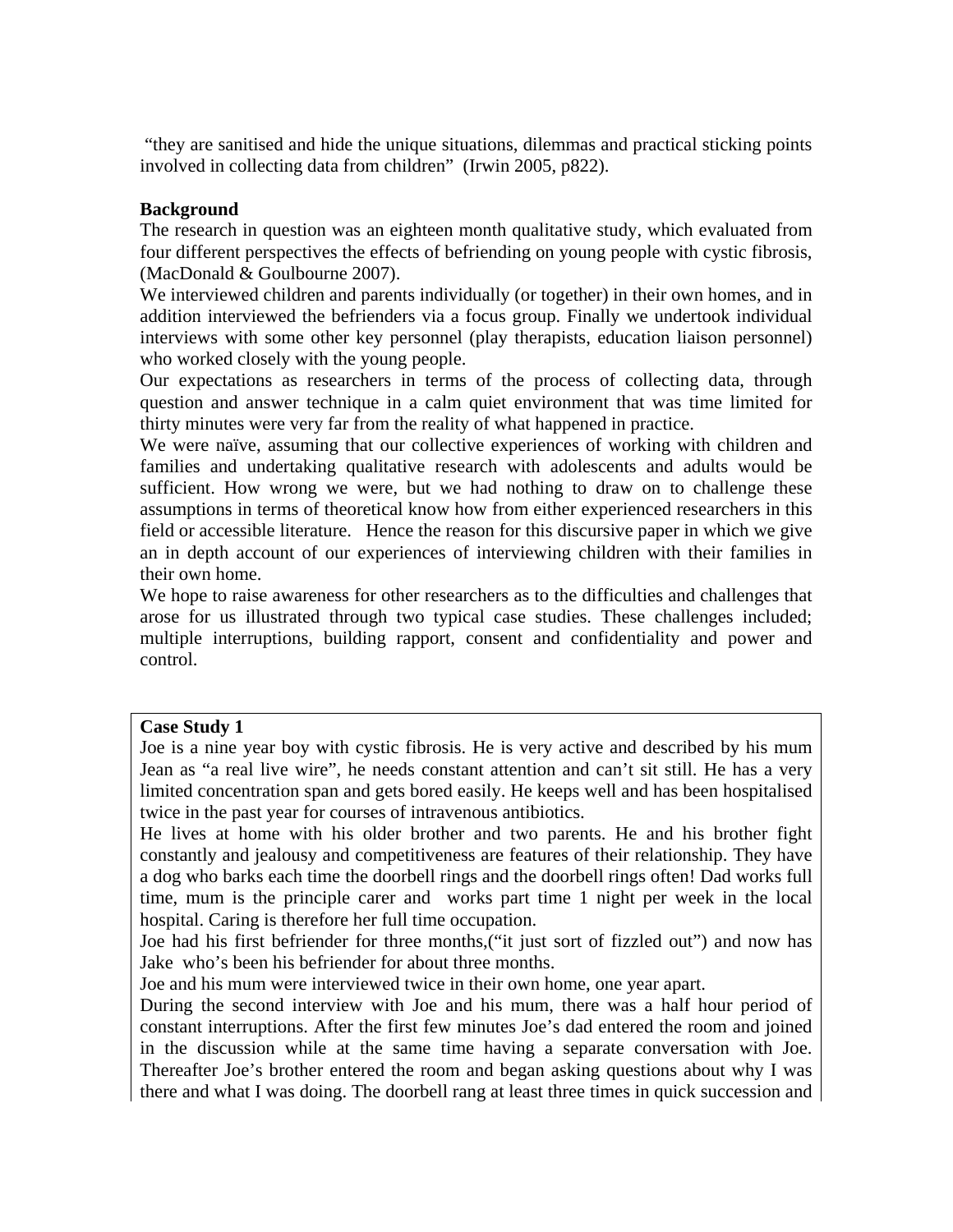consequently made the dog bark. Each time someone arrived at the door, (granny, befriender, brothers friend), Joe's mum excused herself and got up.

The comings and goings of different people in the room added to the time pressure of interviewing mum and Joe before the befriender arrived to take Joe away. We were not aware that Joe had a planned befriender visit at the same time as the interview, therefore time to collect worthwhile data was precious but our perception was that time was being whittled away by all the interruptions.

### **Multiple interruptions**

This case study illustrates the difficulties we as researchers faced in terms of hitting reality head on where we had to quickly adapt to an ever changing environment, and had no time or opportunity to control a situation in order to achieve a "squeaky clean" methodological process. Nunkoosing (2005) suggests that a good interview should not be hurried, that the interview for research purposes is not an interrogation. However, this is all very well in theory, and in many ways illustrates our point. Research guidance at times does not prepare researchers for the harsh reality of being out there in the field, and time constraints for the researcher are an ever pressing stressor especially when the interview process is not going according to plan.

We hadn't prepared ourselves for the ensuing chaos of other peoples' reality derived from multiple interruptions out with our control. However, in accordance with qualitative research principles, multiple interruptions are part of the complex social reality of other peoples' lives.

Irwin and Johnson (2005) argue that rather than trying to control the environment we should acknowledge that these events are a contextual part of the child's social world, and that by altering this environment we may also be hindering the process of finding the child's authentic voice.

Analysing this chaotic data was an interesting experience! However this background data together with our field notes helped contextualise our interpretation of events at the analysis stage. We can see in retrospect the importance of capturing the reality of this family's life and were relieved that we had left the tape running. However at the time because the interview process was out of our control, for technical reasons the recorder was left switched on. Ethically we wondered if it was right to keep the tape running. For us as researchers issues regarding consent, confidentiality, participant welfare, rigour of the research and timing were all competing for priority.

Reacting to so many things concurrently has been described by Warr (2004) as an "intellectually demanding" experience (584) and a normal facet of the data collection phase. As researchers we found this to be so, which was accentuated during periods of perceived chaos.

At the end of this draining interview the predominant thought was "What have I got…..it feels like dross?". What qualitative research espouses it how integral "the dross" is for capturing authentic data (Irwin and Johnson 2005). In essence this is what we had achieved, but not necessarily by design.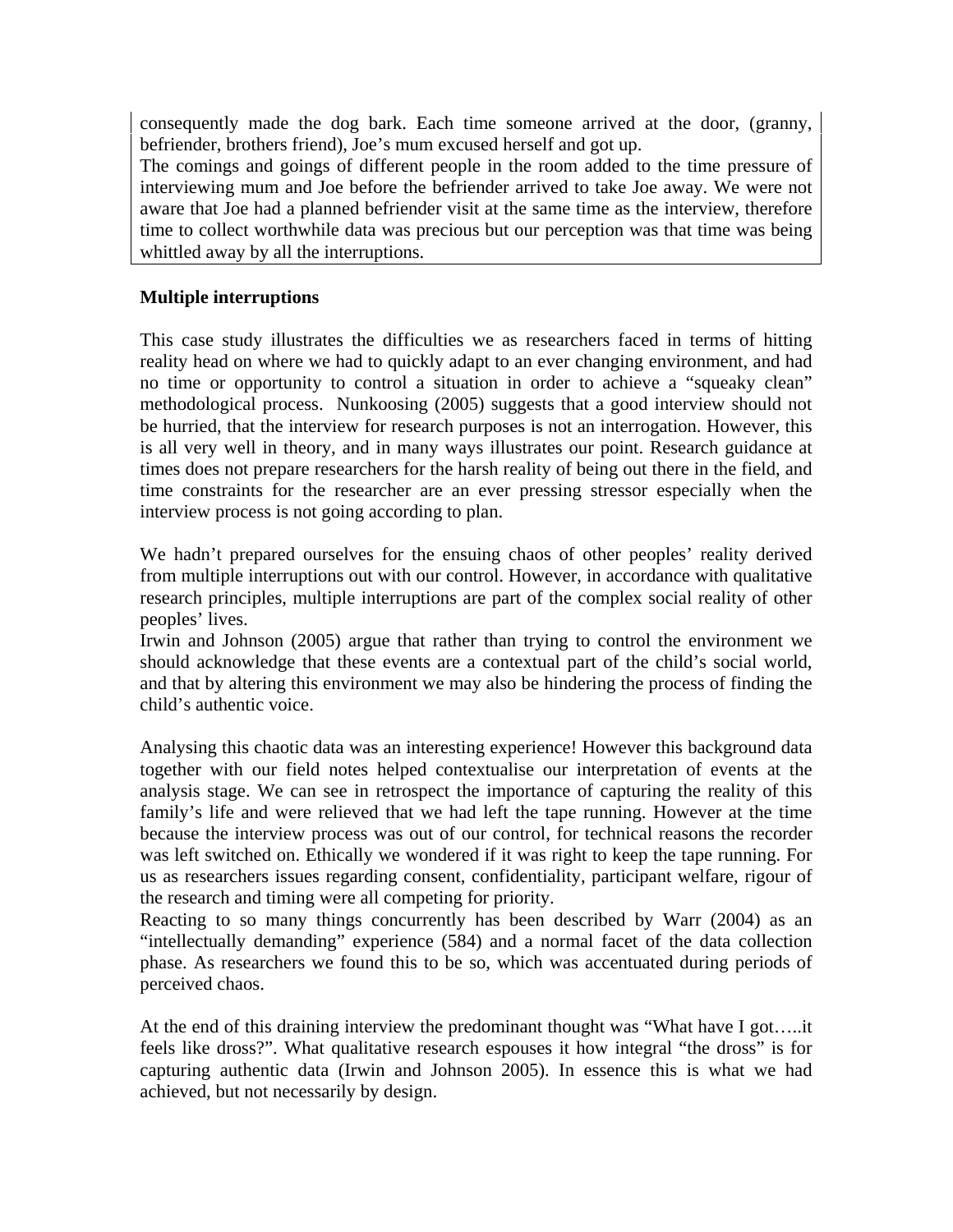When interviewing children or adults, the structure of the narrative does not form a linear sequence with a neat beginning, middle and end. It is peppered with tangents and often these are dismissed as irrelevant. Irwin and Johnson (2005) during analysis of interviews with children discovered that these tangents were core to the children's narratives and suggest that in order to find the truth behind the child's reality, these tangents should not be dismissed. Reflexivity therefore, is an essential skill for the researcher's kit bag. Next time we will be more confident to go with the flow and realise the importance of not placing a hierarchy on "data". We would not have gained such a rich understanding of the family in context had we opted for a "sanitised" version of data collection as is often described in the literature. We have learned that at the collection phase all data is relevant, but judgements on its quality and relevance of the data are part of the analytic process.

We have also learned the importance of debriefing by reflecting on what we think has just happened during the course of the interview and recording this as field notes. It helps to make sense of what happened, by capturing the whole experience-not just the spoken word but the context in all its complexity.

This is what qualitative research pertains to be about, but walking the talk is scary! For us it was important to be able to offload in order to maintain perspective and a sense of normality. Feeling emotional and drained after a researcher encounter is not a unique phenomenon (Dickson-Swift 2006). It is reported that researchers can feel exhausted and overwhelmed, especially when researching sensitive subjects (Gregory Russell and Phillips 1997, McCosker Barnard and Gerber 2001 – in Dickson-Swift), or in our case, when we felt as if the situation was way beyond our control . We were anxious that we had taken up precious time for these families, time which they had very little of and had volunteered willingly – not to mention our concern for the implications for the quality of the data collected.

Our experiences concurs with the literature in that researching can be an emotional burden and as such it is important to put this somewhere. Qualitative researchers should not expect to just walk away from a research interview unscathed and having someone else to off load to is as important for personal well-being as the quality of the final report.

### **Building rapport through chaos.**

As researchers we were in a privileged position of being invited into the family home. We were in effect guests. Being a carer has many demands, not just the demands of caring for a child with a life threatening condition, but coupled with the demands of everyday life: occupation, household demands and other children- means that parents have very little time out, and in this case the family had difficulties with travel to a central point. This meant that interviews were by necessity done on an individual basis or, when interviewing young children, done with one or both parents present. At times this also included other family members, friends and anyone one else who happened to drop by!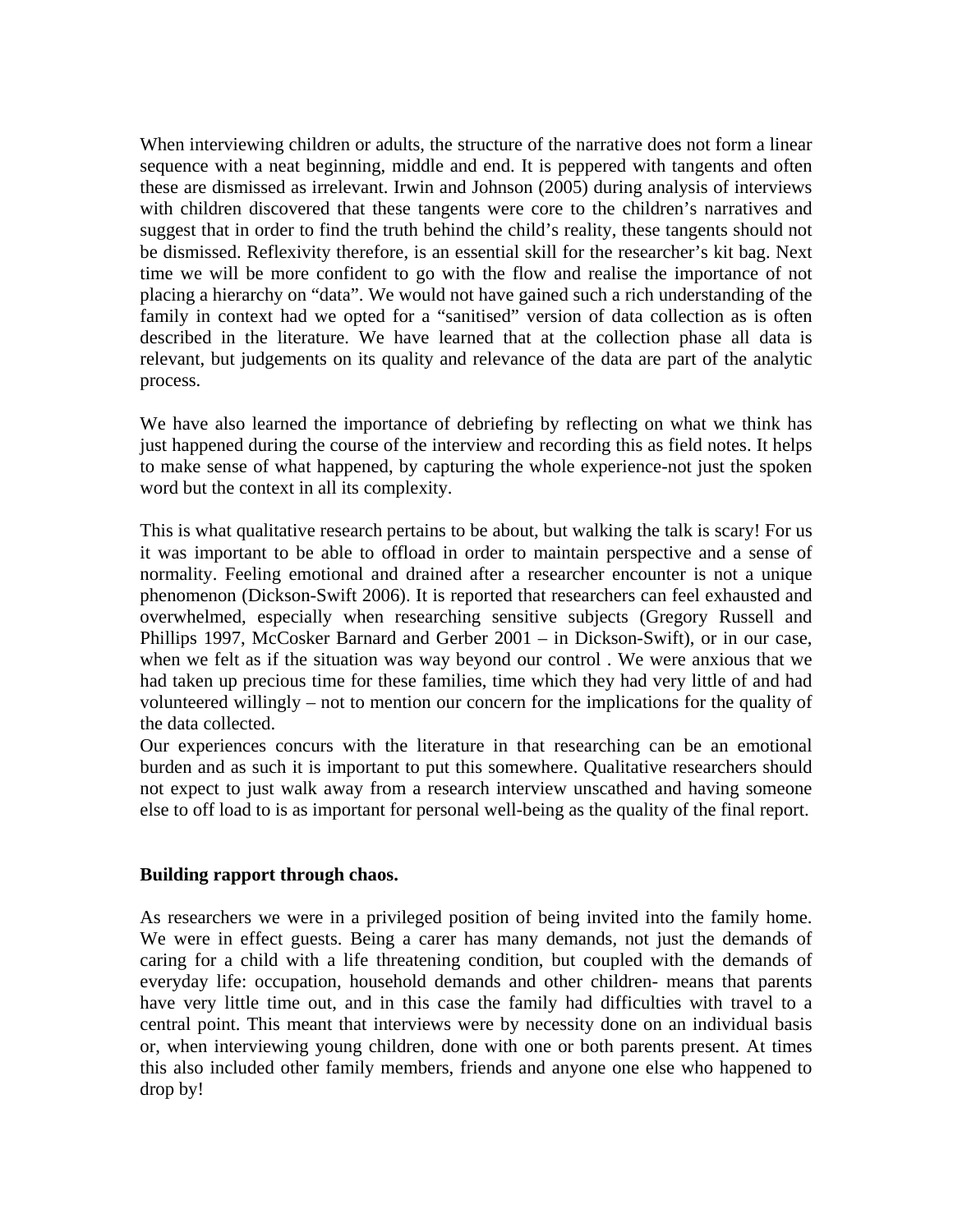In Joe's case it was entirely appropriate for Joe's mum to stay with him as she provided reassurance for him and we felt that his feeling secure was important and consequentially might encourage him to open up more, which he did. She helped to monitor his concentration and understanding, and know when he'd had enough.

Irwin and Johnson (2005) describe the contribution of a parent's presence at a child's interview as "scaffolding" which can add a richness to the child's narrative. For example using phrases such as " do you remember when", or "what did you say the other day about…"p827. Rather than leading the child they suggest that these scaffolding statements enhanced the child's story.

Additionally Joe's mum was able to keep him under control to a certain extent as at one point he was rolling around the floor and then proceeded to eat the cable of the tape recorder! Irwin and Johnson (2005) refer to this as "kinetic conversations"p826, which although challenging, enable the child to act naturally within their own environment.

Gilmartin (2002) and Irwin and Johnson (2005) experienced similar events during the course of their interviews. They contend that unlike adults, children rarely sit quietly and respond to the questions posed by the researcher.

Retrospectively we should not have been so worried about Joe's behaviour-this is a part of Joe which was revealed to us very quickly, and which also helped us to build a rapport in a short space of time. We might not have seen the "real Joe" if we had interviewed him anywhere else but in his real home.

In retrospect, deliberate use of distraction techniques may have helped provide a focus for Joe and enabled his level of concentration and conversation. For example painting, modelling, use of props and play are advocated in the literature (??Harden et al) if this fits with the child's comfort zone. In future this is something we would bear in mind. Rapport with Joe *was* achieved however, through a personal line of questioning which on the face of it had nothing whatsoever to do with the focus of our enquiry but was essential in enabling Joe to feel safe and be himself; for example, favourite football teams, games, hobbies likes and dislikes. This personal knowledge of Joe was used deliberately in both interviews to encourage familiarity and increase his level of comfort. This worked well in this instance.

Observing Joe's level of activity allowed us to get a glimpse of what it must be like for his mum on a day to day basis. Lots of children of Joe's age are excitable but the rigour and demands of fitting a daily treatment regimen into Joe's day given the nature of his hyperactivity is especially draining for both him and his mum. Being there gave us an opportunity to see this first hand and develop a rapport through the use of an empathetic line of questioning.

"Being there" as researchers entails attending to what's going in the situation and responding with a line of enquiry pertinent to the participant's needs as well as the needs of the research (Asted-Kurki, Paavilainen, Lehti 2001). If we had gone in with a fixed line of enquiry and not taken cogniscence of specifics, this would have impacted on developing a rapport as well as having implications for the authenticity of the data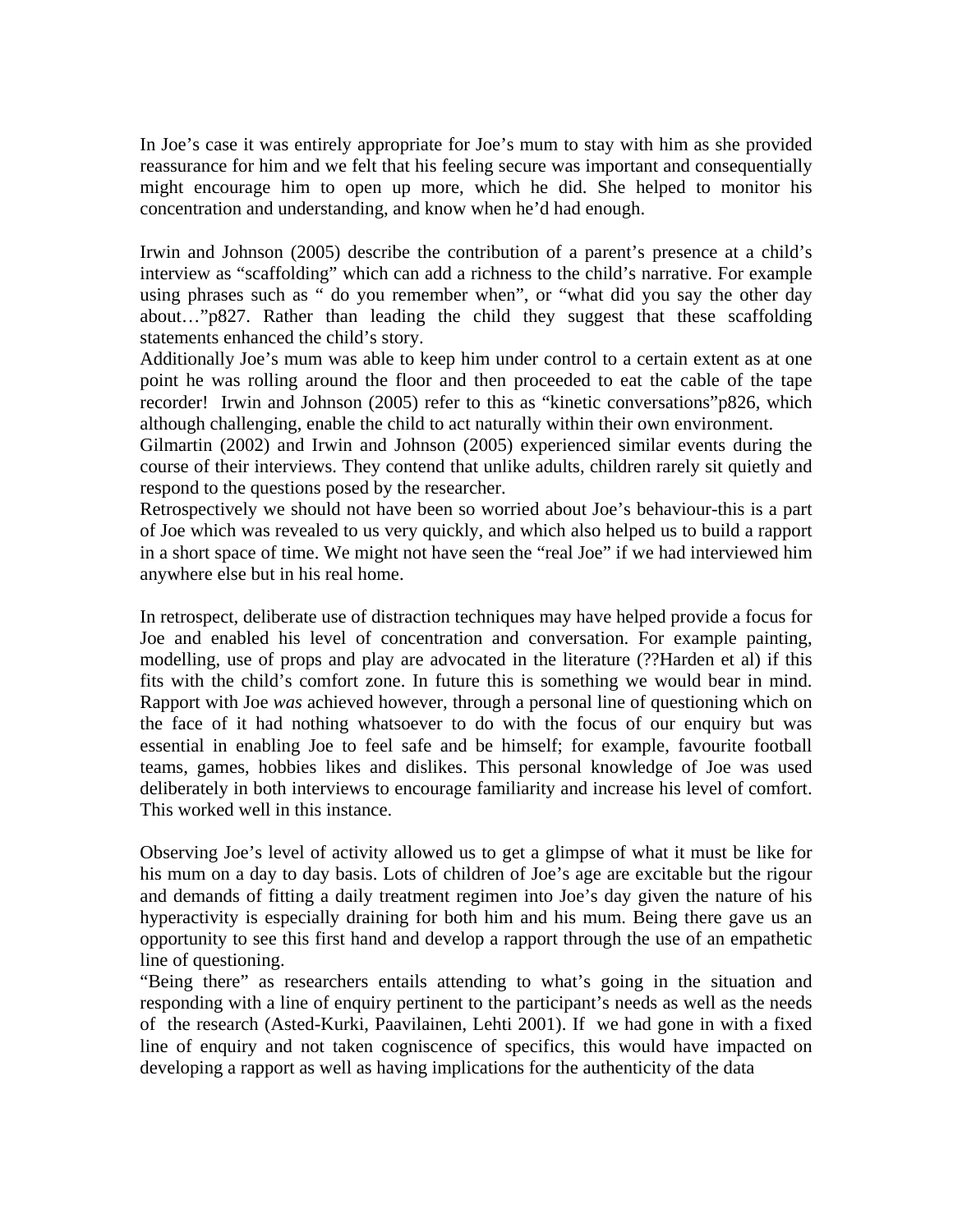Further ethical dilemmas which emerged during the multiple comings and goings of others were the issues of consent, confidentiality and power and control as illustrated in the second case study.

### **Case study 2**

Gary is a sixteen year old adolescent with CF. He lives at home with his two parents and seven brothers and sisters and a menagerie of pets.

Neither parent is employed. Gary has just left school and is currently unemployed.

He was interviewed individually in his own home a few months into the study, and declined a second interview. He has had one befriender Pete, for over a year. Gary keeps well and was emphatic about his level of fitness and ability to keep up with his pals. His demeanour was typical in many ways of adolescent behaviour. He looked awkward and his non verbals were indicating he wanted to be anywhere else but in this room with this stranger – a woman who confessed to know 'very little about CF'. The interview was conducted in the sitting room, which at the time of my arrival, was fully occupied by family, friends and pets. There was no where to sit and there was an awkwardness about the situation which Gary appeared to be unable to do anything about. The courting couple on the sofa eventually left the room of their own accord, while the little sister continued to hover round the door playing with marbles on a hard surface. The two cats slept peacefully on, but two of the dogs were highly excitable about my arrival. When eventually Gary and I managed to negotiate the sofa, one of the dogs proceeded to sit on my lap. Gary faced away from me, looking out of the window for the majority of the interview. During the latter stages of the interview, Gary's mum arrived with an armful of washing and stood right in front of me listening intently to my line of questioning. It was at this moment I discovered that the courting couple had returned at some stage during the interview, and were sitting together on the arm chair behind me listening in. I had no idea how long they had been there.

### **Negotiating consent**

The issue of consent was immediately apparent in this case, and the importance of reiterating the nature of the research and Gary's voluntary part in it was established at the start. The dilemma for us was that while Gary's verbal consent was apparent; his body language was saying the opposite. It was difficult to help Gary negotiate a way out of this, without making him feel worse about the situation. Tensions between the researcher's needs – to get an interview – versus Gary's needs – to articulate his concerns about the process raises ethical issues regarding consent which are not adequately addressed in the literature.

Informed consent has many more grey areas than assumed in the literature. Research Governance indicates the importance of obtaining consent and clearly constructed information sheets and consent forms are part and parcel of this process (ref). However, in many respects these benefit the researcher rather than the participant and could be construed as window dressing to ensure the essential aspects of the *conduct* of the research have been addressed for auditing purposes.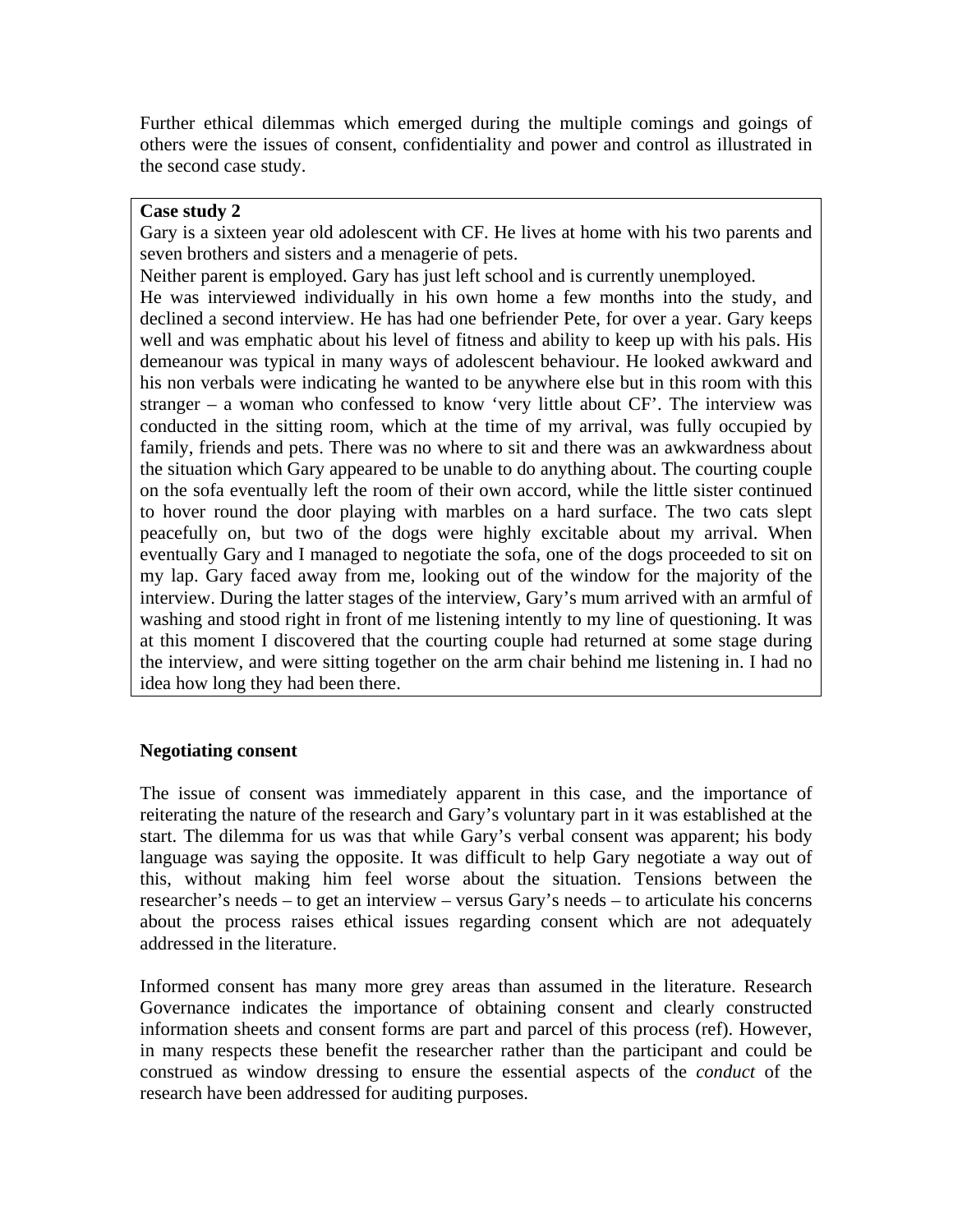Gary's position on consent appeared to us to have shifted. Consent therefore could not be assumed, but enabling him to assert his rights was hard when we were meeting for the first time and we had no prior knowledge about his level of communication skills, change in circumstances since consenting or home situation. Glesne and Peskin (1992) are right to question the power imbalance in an interview that favours the interviewer. This is especially relevant when adults are interviewing children or any 'vulnerable' individuals and groups even though the setting for the research is in their own home.

Woodgate's (2001) assertions regarding gradual entry to 'the field' in order to build and maintain trusting relationships which would help to negate power imbalances, and in this case establish what consent may mean for Gary, is a sensible strategy – in theory. We had attempted to achieve gradual entry, and meet with all the families before the interviews to build rapport, establish consent and discuss areas such as space and privacy. This did not suit the families, as they had no time or opportunity for multiple meetings. Although we spoke on the telephone prior to meeting face to face, the delicate process of establishing consent and what this may mean in specific situations had to be negotiated 'cold' at the first meeting. This was not ideal. We contend that this is yet another example of the discord between espoused theoretical principles of research and the practical reality of conducting research in the real world.

Consent means more than just participation in the study for the individual, but access to space and privacy within the home. Vicarious consent from other family members is also imperative if multiple interruptions are to be kept to a minimum. This is often impractical to attain, but essential if interviews are to be confidential within a public domain.

### **Maintaining confidentiality**

Negotiating space and privacy is a delicate matter, especially when disclosing sensitive issues which are confidential to the interviewee. Protecting interests of the child, other participants and the integrity of the research can at times be in competition.

An example of this was in respect to Joe's befriender (case study 1) entering the room unexpectedly. It felt ethically wrong to carry on a conversation about the befriending relationship with the befriender sitting there which is why the tape recorder was stopped as confidentiality for the child would have been severely compromised. Furthermore, consent to participate had not been negotiated with the befriender.

This is another example of the 'intellectual demands' (Warr 2004) placed on the researcher in an interview setting in terms of balancing an individual's rights with research responsibilities. Professional judgements at the time determine whose interests researchers should protect and indicates the importance of researchers being sensitive and tuned in to unexpected events as they emerge.

Pruit (2001) advocates for researchers to 'expect the unexpected'. In our case, the 'unexpected' included; others entering the room and although not consented to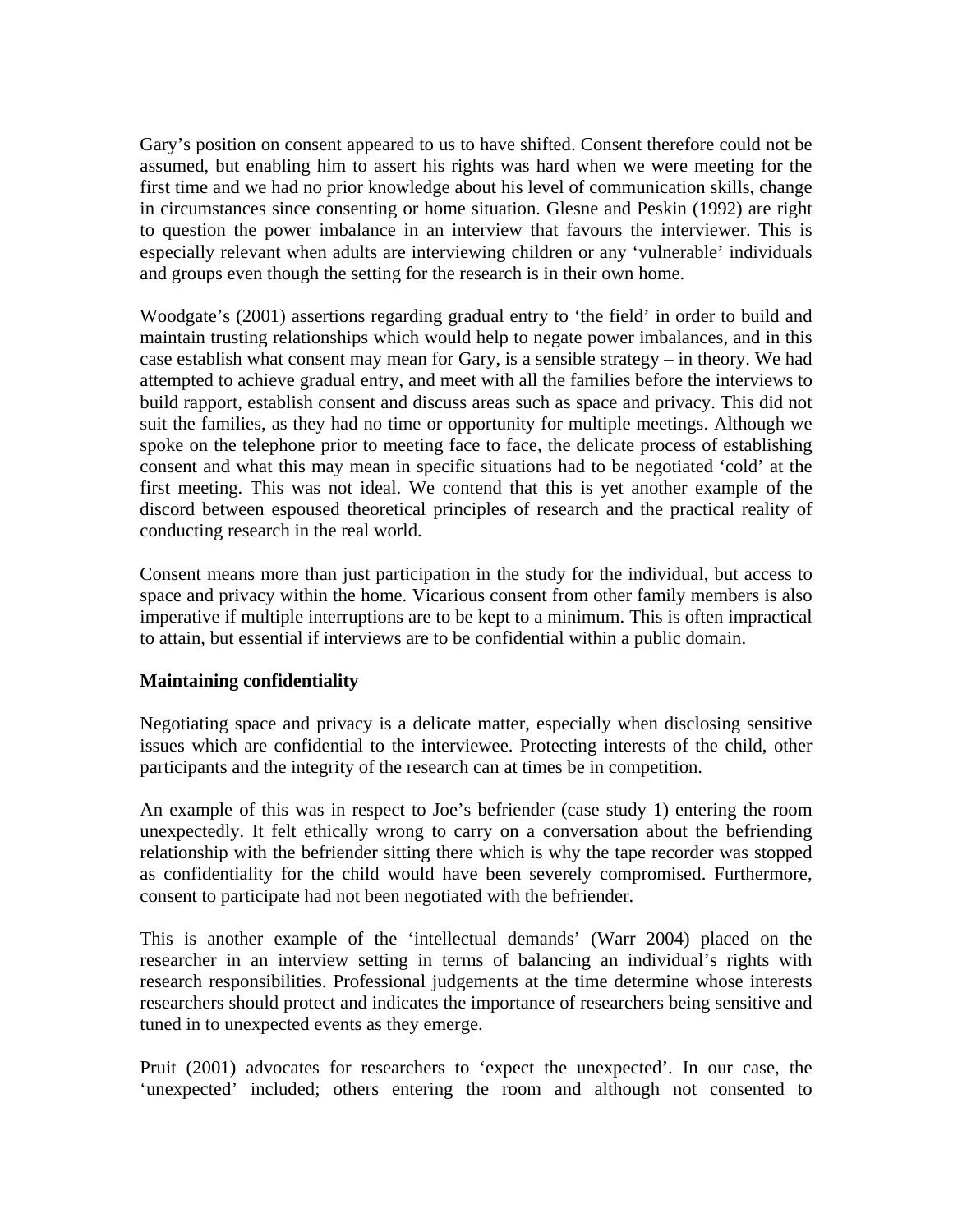participate, joining in the interview anyway and in Gary's situation, parents who may have been acting as gate keepers for their child, entering into the interview space in an attempt to control the process. The decision to continue was founded on cues from Gary as he appeared to be comfortable with the situation and conversation appeared to become more relaxed. However, the narrative did take a different slant as soon as his mum arrived and it appeared to us that he did not wish to disclose some information in front of her.

Mauthner (1997) recognised that finding a separate space at home or in school can be a sensitive issue, and argues that whilst parents or teachers see themselves as protectors they also need to recognise that children also have rights of privacy.

Woodgate (2001) asserts that as adults, researchers have an obligation to protect 'vulnerable' individuals (such as children) who may be at risk from exploitation and exposure and intervene when necessary. The nature of the research we were undertaking did not pose any unnecessary risks in our view, as the nature of the inquiry was not overly sensitive. Interviewing children and families from a qualitative perspective has until recent times been largely avoided. Reasons given for this are that children lack social competence because of underdeveloped capabilities to recall credible accounts of their experiences (Hill Laybourne and Borland (1996), Morrow & Richards (1996) *in woodgate).*

Morrow and Richards 1996 (cited Woodgate – p156) contest that while researchers need to be mindful of risks associated with research with children, they should not always be conceptualised as 'vulnerable' and in need of protection. If researchers hope to understand and analyse the child's experience, they should not underestimate the child's level of competency and their ability to participate in, engage with and control the direction of the research process.

### **Power and control**

According to Scott et al (1998) *in Harden* children in western cultures are viewed as a protected species and Harden et al (2000) contend that this view puts researchers in a similar category as predatory adults. Woodgate (2001) asserts that our research culture exhibits an overly protective stance towards children as they should be shielded from difficult and emotional subjects. Woodgate (2001) contends that this perspective reduces children's potential to participate in research. In our experience, once we were able to access children through the gate keepers and the protectionists we found they were adequately equipped to determine for themselves the degree of disclosure and cooperation they were prepared to offer us.

We contest the plethora of arguments which assume that the power imbalance in research settings favours the researcher rather than the participant (Harden et al 2000, Glesne and Peshkin 1992, Oakley 1981). Children in our research had their own way of exerting control over the interview process and appeared to be able to use strategies deliberately to protect themselves from our 'predatory' interrogations in the quest of knowledge.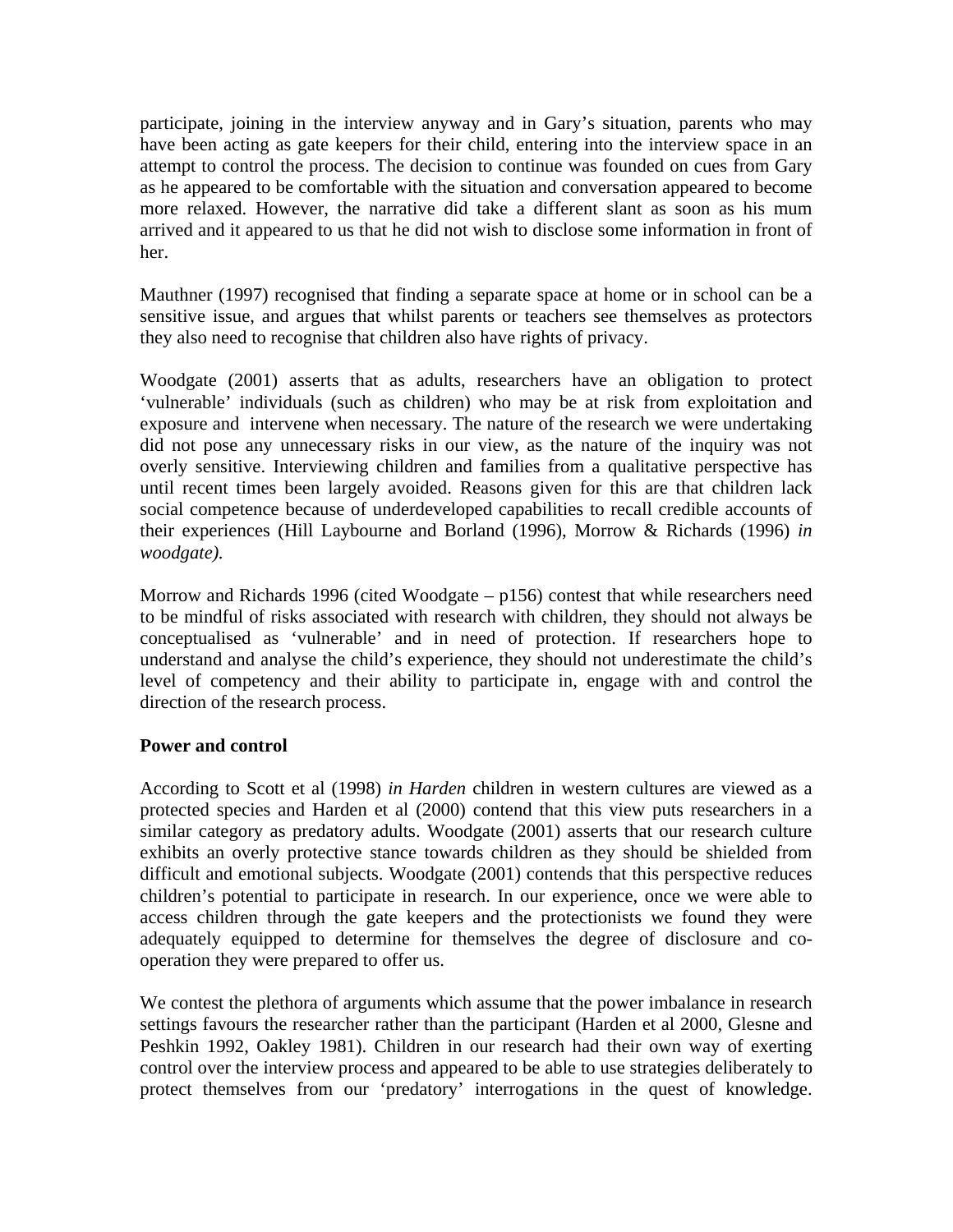According to Charmaz (1995) interviewees, as holders of information, control what they choose to disclose or hide. Clarke (2006) experienced direct resistance to lines of questioning, where as for us, this resistance was more covert. For example, absenting themselves by hiding away, using parents to indicate when they were tired and had enough … "When is she finished?" and appearing to be reluctant to talk, even when questions were closed and one word answers where required.

In the following example, we had to probe and potentially lead with our questions in order to elicit any response. emily (EXAMPLE?)

This could be perceived as the child adopting devious ways of manipulating power and finding a way out of the interview by withdrawing consent. However, the literature (Wilson and Powell 2001 in Irwin and Johnson in particular) does indicate that one worded succinct responses are to be expected from some children in keeping with their developmental stage, as the open ended questions can be more tiring and frustrating. With this type of questioning, children have room to move and think, and their responses could require a degree of analytical thinking. This may be required but is beyond the capabilities of some children, and may not fit the line of inquiry.

Children's use of language is not a deliberate ploy for gaining power in a research setting, but never the less can leave the researcher feeling powerless as the structure of the interview can appear to become derailed and leaves the researcher needing to find ways of getting back on track. Another example of how a child's interpretation of a 'simple' question could throw one off course was with Joe (case study 1);

 Researcher asking Joe about the attributes of his befriender: "What's she like?" "She's got brown hair"

Docherty and Sandelowski (1999) maintain that children do not always know what information interviewers want as interviewers assume that children will automatically know what they mean.

Responses such as these where children take a literal interpretation on what is required can test the competency of the researcher. It was important that these responses were acknowledged and probed further and seen as yet another way in which children's interpretation of the world can differ from adults. These examples are illustrations of how children have power over researchers, but were not using power deliberately. Never the less we as researchers felt slightly insecure due to the unexpected nature of the children's responses.

Feelings of researcher insecurity could be accentuated by the fact that the children and parents where experts of their own situation.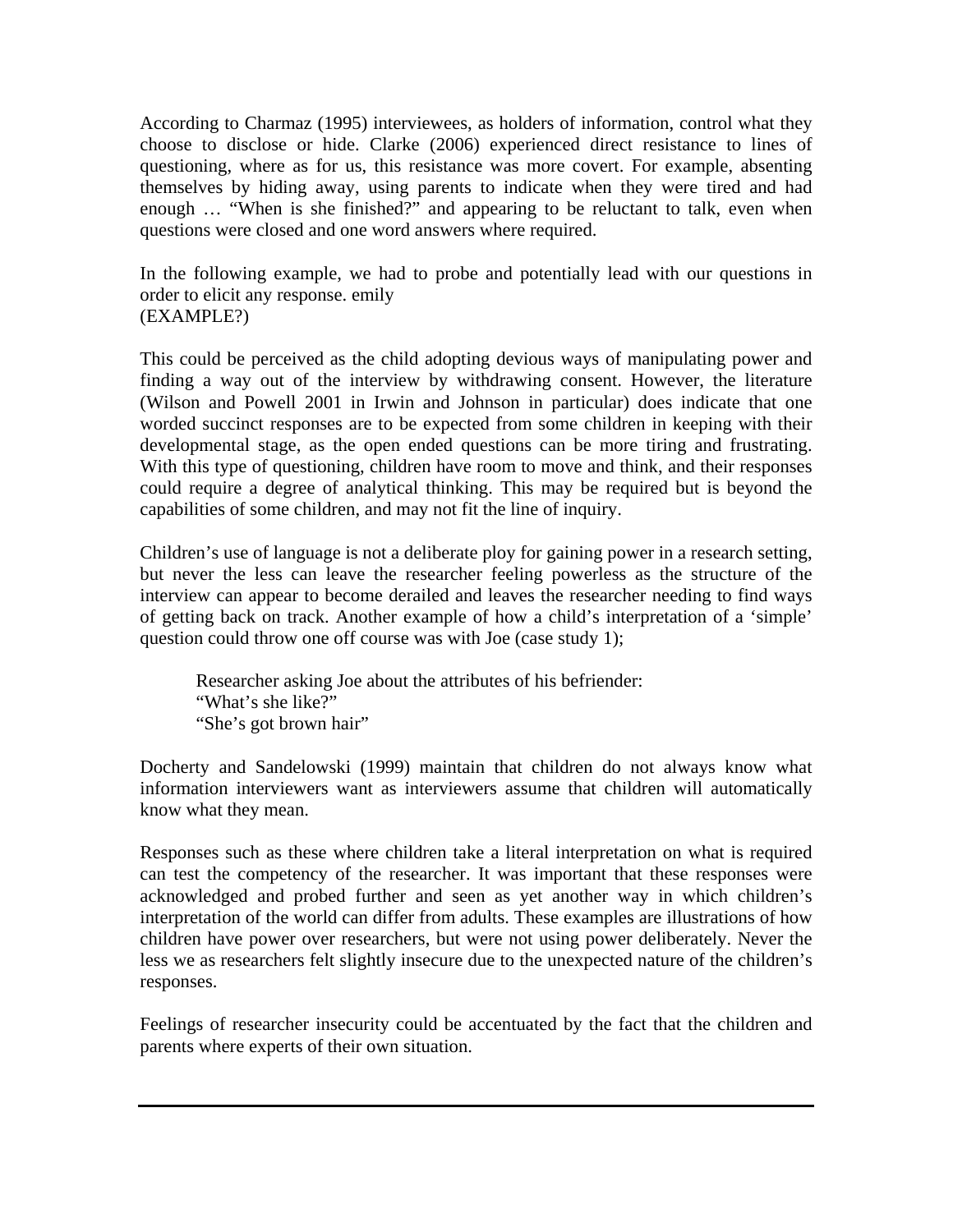Equalising power relations – need for reflexivity and responsiveness open ended research goals.

Flexible approach to interview to tap into subjective experiences – Balance between asking too many questions and not enough – children to set the agenda around subject that are important to them. Did this work (Emily)

Over emphasis of the difference between children and adults results in underestimating the competency of children and overestimating the competency of adults and widens the power divide (Woodgate)

#### **Concluding section – Woodgate**

Importance of keeping context present when researching with children – immersed in their worlds and interact, communicate through others who contribute to their experiences (p154) Children and their contexts are interdependent. "An ecological and dynamic understanding of children's experiences supports the need to study children in their natural settings to capture some of the complexity of the children's world"

Pruit - Anticipate as many factors as possible and plan for them. Expect the unexpected – key understanding of the population understudy – realistic?

Conducting qualitative research is made to look deceptively easy and to seem that almost anyone can do qualitative research by reading a book, talking to someone, or taking a mini course on the subject – researchers need to accept that information seeking is in fact a reciprocal relationship and in accessing children's thoughts the competency of the adult researcher must be a concern. Use theory to help guide understanding, but modify and maybe reject theories which do not fit the arena of practice – flexibility adaptability and a willingness to take risks in the field. Methodological purity? More than one way in which to achieve this – messiness embedded within the chaos is an essential feature of the complexity of qualitative research – knowing this empowering step towards reaching comprehensive understanding of the phenomena under study – children's health and illness experiences.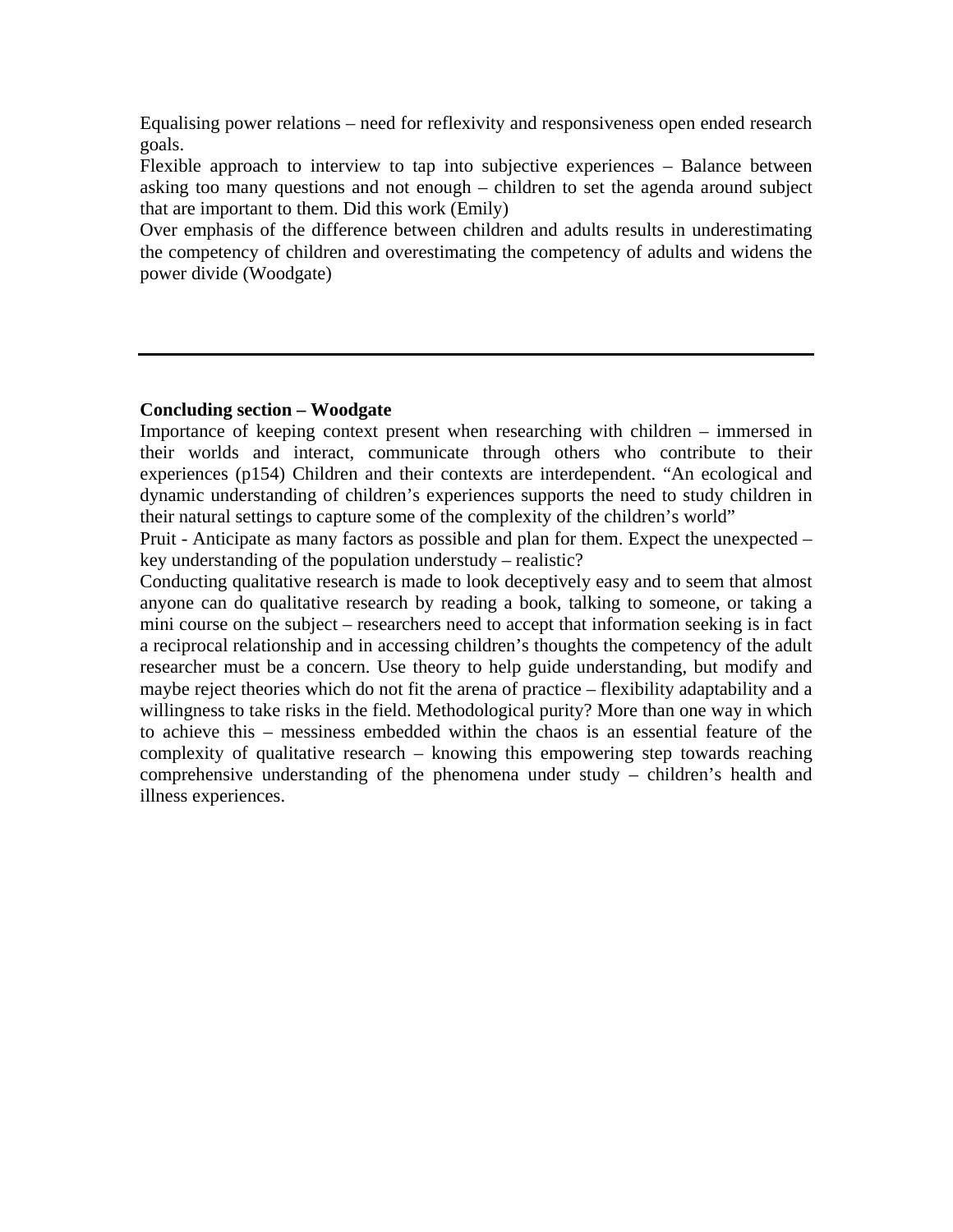#### **Bits**

Furthermore Harden, Backett-Milburn and Jackson( 2000) contend that research that is child centred is often carried out in child centred locations, ie the classroom or playground, thus excluding the family from the child's world, which they suggest ignores the extent to which spaces for autonomous play are bound by adult control. However Warr (2004) argues that to develop a contextual understanding of the participants world, it is better to talk to them about it "on their own turf "p580. It could be argued that children have many "turfs"; including the home and the playground and therefore the nature of the research may decide the location of the interview. This is in keeping with Harden, Backett-Milburn and Jackson( 2000) who suggest that there are multiple factors such as age, social differentiation, the situational contexts of interviews, and the subject area being explored which should be considered when interviewing children.

#### **Making the methodology fit**

When the research was first muted the proposed methodology was focus groups for the parents and this received ethical approval. It became apparent very early on in the study however, that attending a focus group would be almost impossible for these parents.. Quickly realising that continuing in this vane would result in no participants, we had to rethink our methodology. The change to individual interviews meant increased resource costs for the study: that of time to see participants, travel and the cost of transcribing individual interviews versus one focus group. However this has been a steep learning curve and would encourage us to do things differently next time. LIT here.

Refs

Mauthner (1997) Methodological Aspects of Collecting Data from Children: Lessons from Three Research Projects. Children & Society 11 16-28

Harden J Scott S Backett-Milburn K Jackson S (2000)"Can't talk won't talk?: Methodological issues in researching Children Sociological Research Online. Available @http://www.socresonline.org.uk/5/2/harden.html. Accesses 14/09/07

Woodgate R(2001) Adopting the Qualitative Paradigm to understanding Children's Perspectives of illness: Barrier or Facilitator Journal of Pediatric Nursing 16 (3) 149-161 Docherty S Sandelowski M (1999) Interviewing Children Research in Nursing and Health 22 177-185

Gilmartin J(2002) Research Notes Nursing Standard 16 (26) 23

•Charmaz K (1995) Between positivism and post modernism: Implications for methods Studies in Symbolic Interaction 17 43-72

•Clarke A (2006) Qualitative interviewing: Encountering ethical issues and challenges Nurse Researcher 13 (4) 19-28